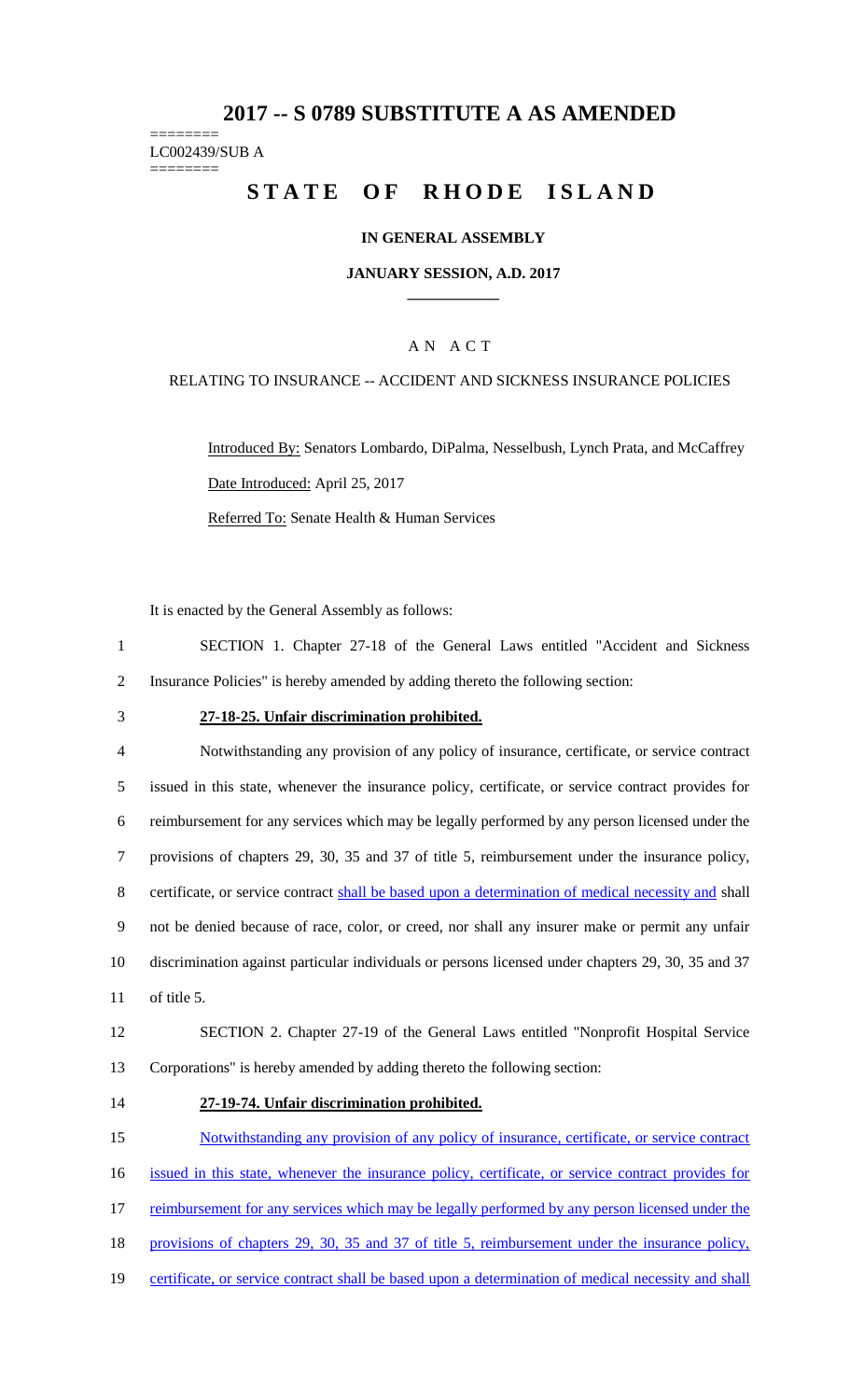not be denied because of race, color, or creed, nor shall any insurer make or permit any unfair

discrimination against particular individuals or persons licensed under chapters 29, 30, 35 and 37

of title 5.

- SECTION 3. Chapter 27-20 of the General Laws entitled "Nonprofit Medical Service Corporations" is hereby amended by adding thereto the following section:
- 

#### **27-20-70. Unfair discrimination prohibited.**

- Notwithstanding any provision of any policy of insurance, certificate, or service contract
- issued in this state, whenever the insurance policy, certificate, or service contract provides for
- reimbursement for any services which may be legally performed by any person licensed under the
- provisions of chapters 29, 30, 35 and 37 of title 5, reimbursement under the insurance policy,
- 11 certificate, or service contract shall be based upon a determination of medical necessity and shall
- 12 not be denied because of race, color, or creed, nor shall any insurer make or permit any unfair
- 13 discrimination against particular individuals or persons licensed under chapters 29, 30, 35 and 37
- of title 5.
- SECTION 4. Chapter 27-41 of the General Laws entitled "Health Maintenance Organizations" is hereby amended by adding thereto the following section:
- **27-41-87. Unfair discrimination prohibited.**

18 Notwithstanding any provision of any policy of insurance, certificate, or service contract

- issued in this state, whenever the insurance policy, certificate, or service contract provides for
- 20 reimbursement for any services which may be legally performed by any person licensed under the

provisions of chapters 29, 30, 35 and 37 of title 5, reimbursement under the insurance policy,

22 certificate, or service contract shall be based upon a determination of medical necessity and shall

- not be denied because of race, color, or creed, nor shall any insurer make or permit any unfair
- 24 discrimination against particular individuals or persons licensed under chapters 29, 30, 35 and 37 of title 5.
- SECTION 5. Section 27-38.2-1 of the General Laws in Chapter 27-38.2 entitled "Insurance Coverage for Mental Illness and Substance Abuse" is hereby amended to read as follows:
- 

# **27-38.2-1. Coverage for the treatment of mental health and substance use disorders.**

 (a) A group health plan and an individual or group health insurance plan shall provide coverage for the treatment of mental health and substance-use disorders under the same terms and conditions as that coverage is provided for other illnesses and diseases.

 (b) Coverage for the treatment of mental health and substance-use disorders shall not impose any annual or lifetime dollar limitation.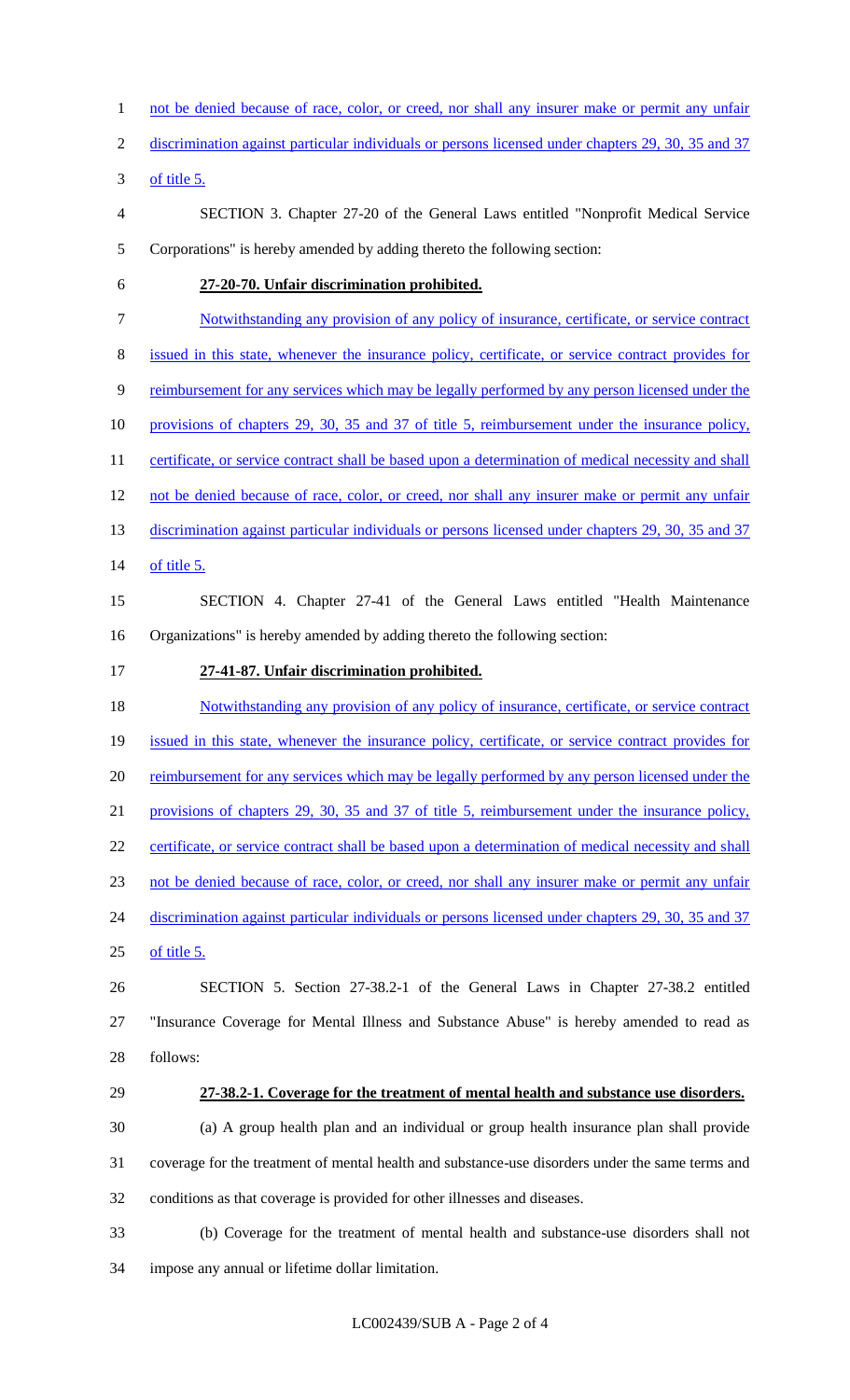(c) Financial requirements and quantitative treatment limitations on coverage for the treatment of mental health and substance-use disorders shall be no more restrictive than the predominant financial requirements applied to substantially all coverage for medical conditions in each treatment classification.

 (d) Coverage shall not impose non-quantitative treatment limitations for the treatment of mental health and substance-use disorders unless the processes, strategies, evidentiary standards, or other factors used in applying the non-quantitative treatment limitation, as written and in operation, are comparable to, and are applied no more stringently than, the processes, strategies, evidentiary standards, or other factors used in applying the limitation with respect to medical/surgical benefits in the classification.

 (e) The following classifications shall be used to apply the coverage requirements of this chapter: (1) Inpatient, in-network; (2) Inpatient, out-of-network; (3) Outpatient, in-network; (4) Outpatient, out-of-network; (5) Emergency care; and (6) Prescription drugs.

 (f) Medication-assisted treatment or medication-assisted maintenance services of substance-use disorders, opioid overdoses, and chronic addiction, including methadone, buprenorphine, naltrexone, or other clinically appropriate medications, is included within the appropriate classification based on the site of the service.

 (g) Payors shall rely upon the criteria of the American Society of Addiction Medicine when developing coverage for levels of care for substance-use disorder treatment.

(h) Patients with substance use disorders shall have access to evidence-based non-opioid

21 treatment for pain, therefore coverage shall apply to medically necessary chiropractic care, and

22 osteopathic manipulative treatment performed by an individual licensed under §5-37-2.

23 SECTION 6. This act shall take effect upon passage on April 1, 2018.

======== LC002439/SUB A ========